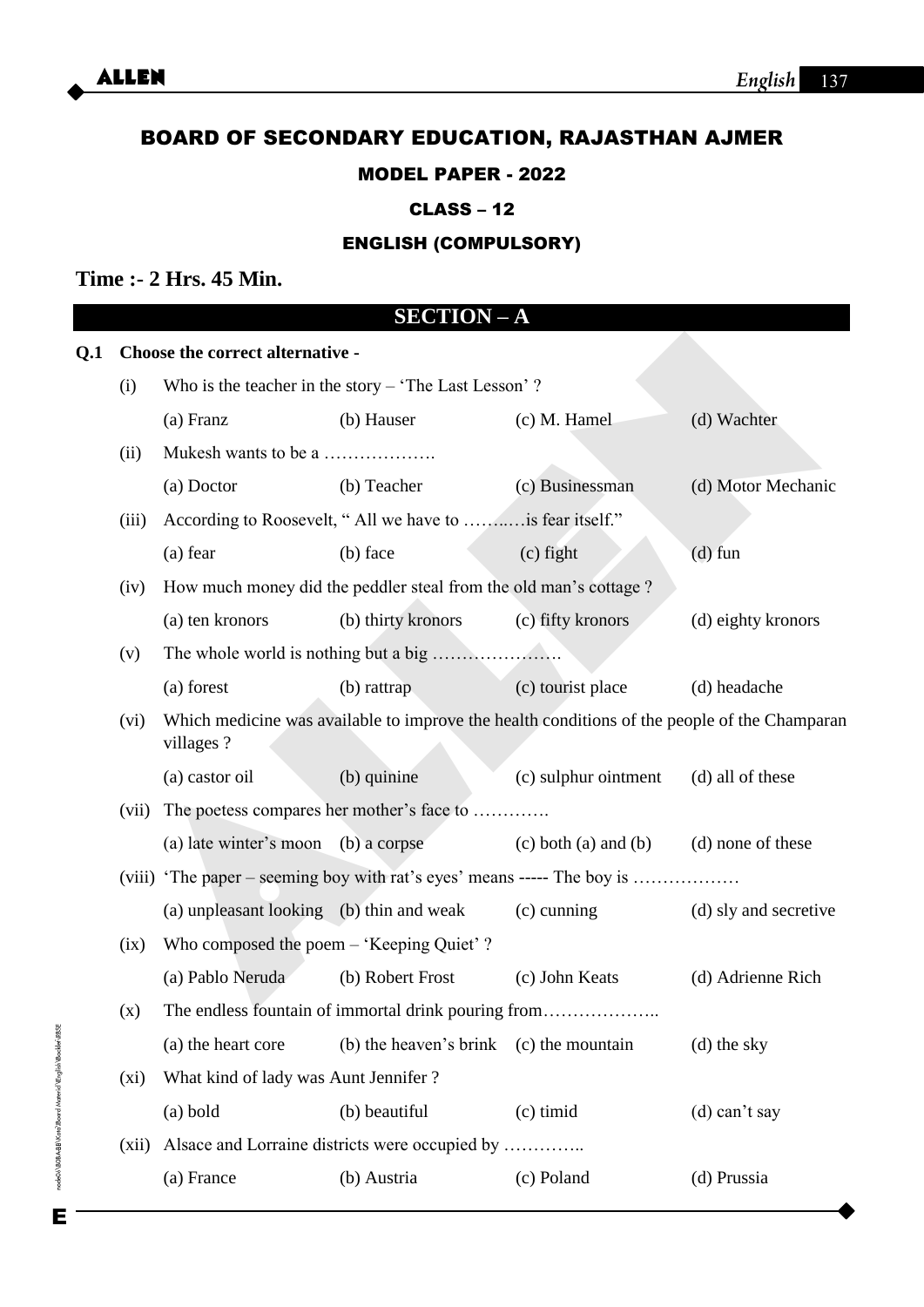## **Q.2 Combine the sentences using the words given in brackets -**

- (i) The girl is coming here. She is my sister . (who)
- (ii) The boy is a beggar. You gave him food. (whom)

……………………………………………………………………………………………………

……………………………………………………………………………………………………

## **Q.3 Fill in the blanks by choosing words given in brackets. -**

- (i)  $\ldots$   $\ldots$  you don't work hard, you won't pass. (as / if / so)
- (ii) He was …………. tired ………he couldn't walk. (so-that / too-to)
- (iii) The Headmaster assured me to ……….. the issue of fees. (turn over / turn on)
- (iv) What time does your father …………….. in the morning ? (turn up / get up)
- (v) What is the time  $\ldots$   $\ldots$  your watch ? (by / in)
- (vi) Anil is fond ............. sweets and toffees.  $(of / in)$

## **SECTION – B**

#### **Q.4 Read the passage given below and answer the questions that follow :-**

ALLEN Delhi has grown into the city that shuns children. It is now an urban sprawl, it's development model skewed in favour of motorised traffic and commercial capitalization. This has snatched play fields from kids with vehicles both stationary and on the move occupying every inch of space available, the roads and even lanes and by lanes are out of bounds for the little ones unlike in American and European cities, there are few public spaces where one can hang out. No wonder, our children spend a lot of time indoors, glued to the T.V., P.C. or mobile screen. It's time, urban planning experts say, 'to reconsider Delhi's growth with the welfare of it's children in mind.'

 Supreme Court Judge Kurian Joseph expressed his anguish at the shrinking playing space for children in Delhi. The condition of the parks in the city, he said in the letter, was a "serious violation of human rights of children" as it was "their right in their tender times to have a decent environment to play and frolic around."

 Kuldeep Singh, an architect and urban planner, who worked with DDA during 1956-57 to bring out Delhi's first master plan, explained how initially children's needs were the town planner's priority. "Space standards were set very rationally and in every neighbourhood, a huge open space was reserved for children which we called 'tot-lots'."

"This was the place where we thought children would get a space to play and mingle with each other and we kept it away from roads," recalled Singh. However due to administrative reasons, the idea of 'tot-lots' had to be dropped and regrettably was never entertained again.

"Over the years, circumstances have changed and people are reluctant to let their children go out without some kind of security, as a result of which the children are now suffering" says Mr. Singh. Before it's too late, Mr. Singh hopes the few open spaces for kids are restored and protected from vehicles looking for parking lots. Another urban planning expert says the first rectification Delhi's development model needs to carry out is to ensure mobility of children.

- (i) What type the city of Delhi has grown into ?
- (ii) What is expressed by Kurian Joseph about Delhi ?
- (iii) What does Kuldeep Singh say as an urban planner ?
- (iv) What are tot-lots ?
- (v) Find the similar word for 'correct' and antonym for 'separate' from the passage.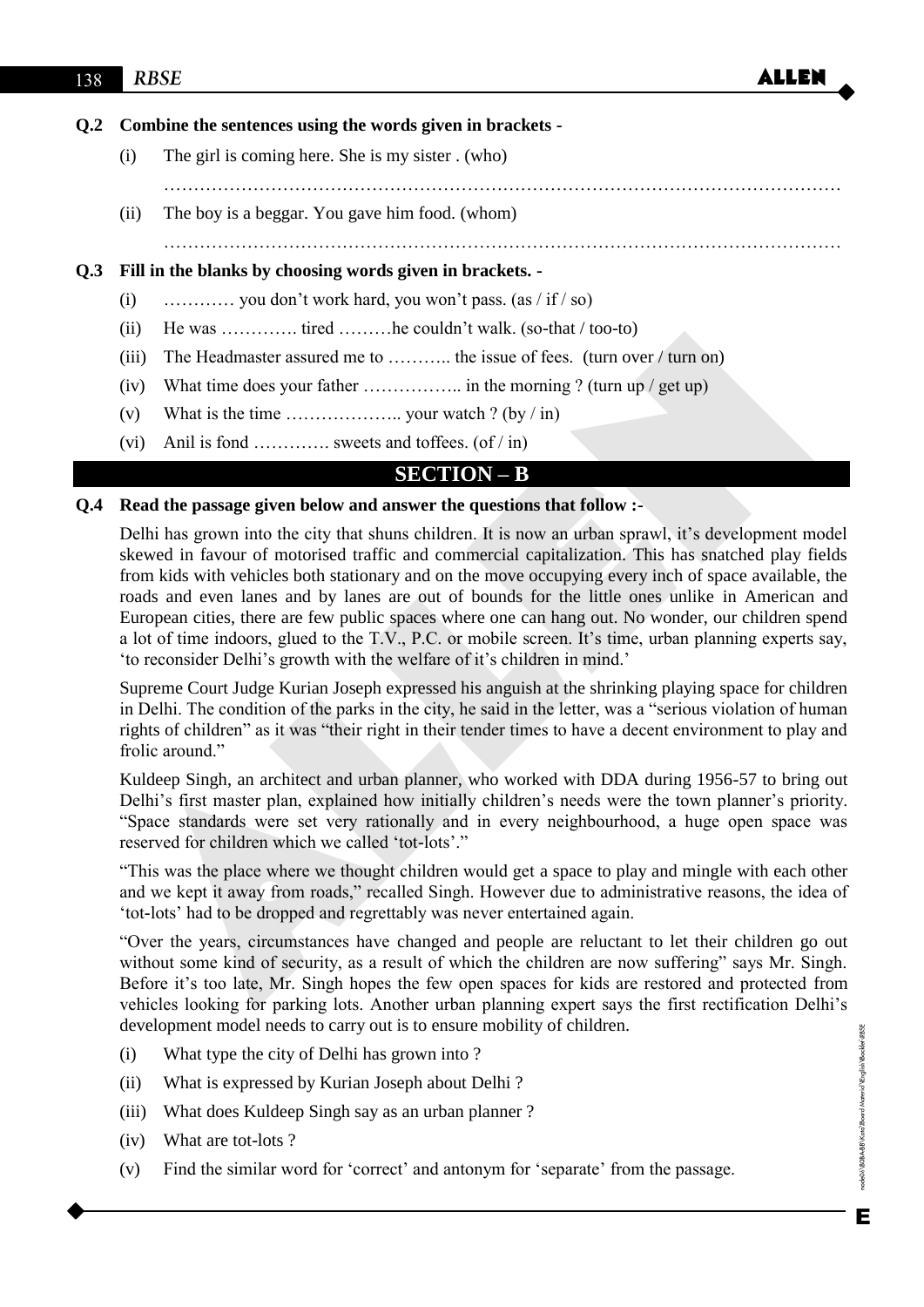## **Q.5 Read the passage given below and answer the questions that follow :-**

While there is no denying that the world loves a winner, it is important that you recognise the signs of stress in your behaviour and be healthy enough to enjoy your success.

 Stress can strike anytime, in a fashion that may leave you unaware of it's presence in your life. While a certain amount of pressure is necessary for performance, it is important to be able to recognise your individual threshold for instance there are some individuals who accept competition in a healthy fashion. There are others who collapse into weeping wrecks before an exam or on comparing mark sheets and finding that their friend has scored better.

 It is a body reaction to any demands or changes in its internal and external environment. Whenever there is a change in the external environment such as temperature pollutants, humidity and working conditions, it leads to stress. In these days of competition when a person makes up his mind to surpass what has been achieved by others leading to an imbalance between demands and resources, it causes psycho-social stress. It is a part and parcel of everyday life.

It is a body reaction to any dimenator or thanges in its internal and external environment. Whenever<br>there is a change in the external environment such as temperature pollutants, humidity and working<br>conditions, it leads Stress has a different meaning depending on the stage of life you are in. The loss of a toy or a reprimand from the parents might create a stress shock in a child. An adolescent who fails an examination may feel as if everything has been lost and life has no further meaning. In an adult, the loss of his or her companion, job or professional failure may appear as if there is nothing more to be achieved.

 Such signs appear in the attitude and behaviour of the individual as muscle tension in various parts of the body, palpitation and high blood pressure, indigestion, hyperacidity and ultimately in self destructive behaviour such as eating and drinking too much, smoking excessively, relying on tranquilisers, trembling, shaking, nervous blinking, dryness of throat and mouth and difficulty in swallowing.

- (i) What is stress ?
- (ii) What important thing should be recognised ?
- (iii) What signs appear in a stressed person ?
- (iv) What factors lead to stress ?
- (v) What is psycho-social stress ?

## **SECTION – C**

## **Write the answers of the following in about 20 words :-**

- Q.6 How many dollars did Charley's friend Sam withdraw from his account ? (The Third Level)
- Q.7 How old was the prince when he spoke the words clearly before the astrologers ? (The Tiger King)
- Q.8 Why was Sadao sent to America ? (The Enemy) 1
- Q.9 What type of change did Mr. Lamb bring in Derry's life ? (The Third Level)
- Q.10 What made Bama sad and angry ? (Memories of Childhood)

## **Write the answers of the following in about 30-40 words :-**

- Q.11 What did Douglas plan to save himself when he went down for the first time in water ? (Deep Water)
- Q.12 Why did Gandhi agree to a settlement of 25% refund to the farmers ? (Indigo)
- Q.13 How is the 'map' different from the world of the slum ? (An Elementary School Classroom in a Slum)